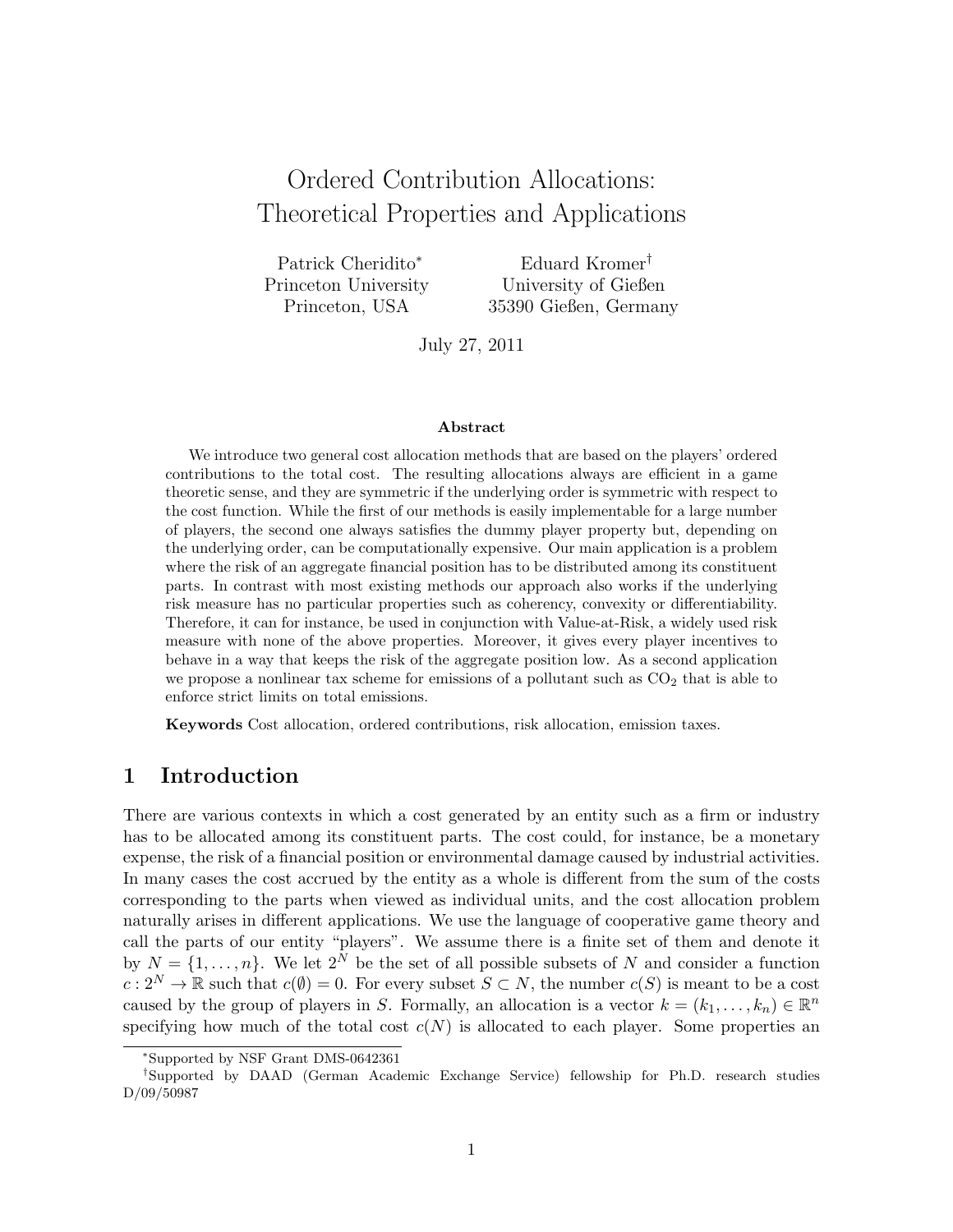allocation can have are:

**Efficiency** 
$$
c(N) = \sum_{i=1}^{n} k_i
$$
.  
\n**Symmetry**  $k_i = k_j$  if  $c({i} \cup S) = c({j} \cup S)$  for all  $S \subset N \setminus {i, j}$   
\n**Dummy player property**  $k_i = c(i)$  if  $c({i} \cup S) = c(i) + c(S)$  for every subset  $S \subset N \setminus {i}$ .

(In the risk allocation literature, efficiency is usually called full allocation.)

We propose two general cost allocation methods that are based on the cost increments if the players are added to each other according to a certain order. However, we allow for several of them to be grouped together and added at the same time. Our two methods differ in how they distribute the cost among players in the same group. The allocations resulting from both our methods always have the efficiency property, and they are symmetric if the underlying order is symmetric with respect to the cost function c (as defined in Definition 2.2 below). The advantage of the first method is that it is easily implementable for a large number of players  $n$ if the cost  $c(S)$  can efficiently be computed for every subset  $S \subset N$ . But in general it does not have the dummy player property. The second method always has the dummy player property but might become too complex to calculate exactly for large n.

Our motivating example is a risk allocation problem of the following form: Consider  $n$ uncertain payoffs modeled by random variables  $X_1, \ldots, X_n$  and a risk measure  $\rho$ . The question is how to distribute the risk  $\rho(\sum_{i=1}^n X_i)$  of the aggregate position among its constituents. This problem arises, for example, in portfolio management, internal risk management, performance measurement, employee compensation schemes or financial regulation. Several approaches have been proposed in the finance and insurance mathematics literature; see Section 3 below. But most of them require the risk measure  $\rho$  to be coherent, convex or differentiable. The advantage of our approach is that it does not need  $\rho$  to have any specific properties and always leads to an efficient allocation. In particular, it can be employed in conjunction with Value-at-Risk, which is the most widely used risk measure in the financial industry but does not have any of the above properties. Moreover, it provides strong incentives to the player to behave in a way that keeps overall risk low. In a second example we propose a nonlinear tax scheme for emissions of pollutants such as  $CO<sub>2</sub>$ . Our tax scheme determines individual taxes on the basis of everybody's emissions and is therefore better able to control total emissions than traditional tax rules.

The structure of the paper is as follows: In Section 2 we introduce our two cost allocation methods and study their theoretical properties. In Section 3 we apply them to the problem of distributing the risk of an aggregate financial position and compare them to other risk allocation principles that have been proposed in the literature. In Section 4 we introduce a nonlinear tax scheme for emissions of a pollutant. In Section 5 the computational complexity of the two methods is discussed.

## 2 Ordered contribution allocations

Let  $\leq$  be a total preorder on N, that is, a binary relation with the following two properties:

**Transitivity** If  $i \leq j$  and  $j \leq l$ , then  $i \leq l$ Totality  $i \leq j$  or  $i \geq j$  for all  $i, j \in N$ .

Note that totality implies reflexivity:  $i \leq i$  for all  $i \in N$ . In our examples below, the preorder is generated by the cost function  $c$ , but it does not have to be.

Every preorder on N is fully characterized by the vector  $(\sigma_1, \ldots, \sigma_m)$  of its level sets, which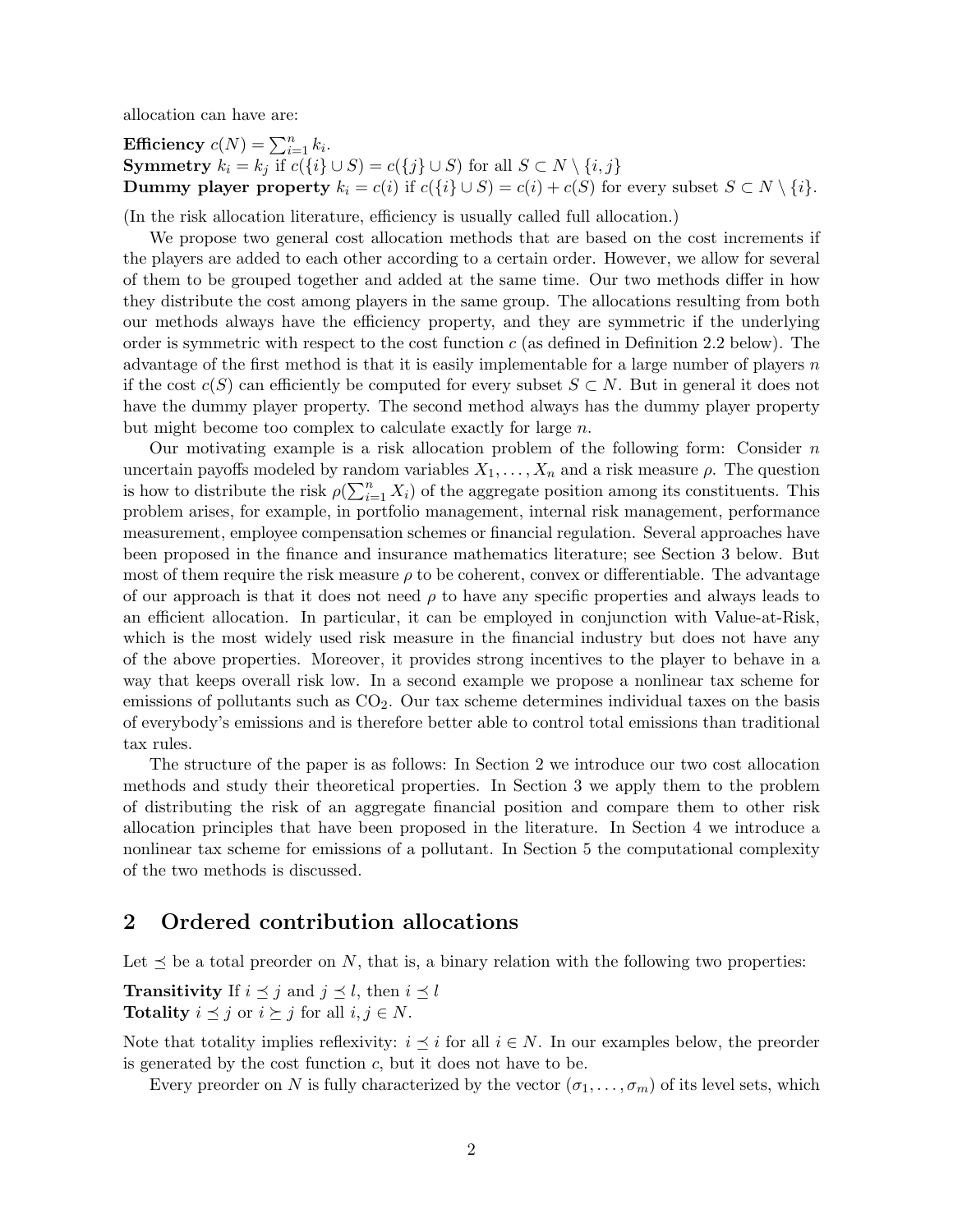forms an ordered partition of N:

$$
N = \bigcup_{i=1}^{m} \sigma_i \quad \text{and} \quad \sigma_i \cap \sigma_j = \emptyset \quad \text{for } i \neq j.
$$

On the other hand, every ordered partition of  $N$  induces a total preorder on  $N$  through

$$
i \preceq j \Leftrightarrow i \in \sigma_l, \ j \in \sigma_{l'} \quad \text{for } l \leq l'.
$$

So total preorders are in one-to-one correspondence with ordered partitions.

Our first allocation method is as follows:

**Definition 2.1** The ordered contribution allocation corresponding to an ordered partition  $(\sigma_1, \ldots, \sigma_m)$  of N is defined by

$$
k_i := \frac{c(\Sigma_l) - c(\Sigma_{l-1})}{|\sigma_l|} \quad \text{for } i \in \sigma_l, \quad \text{where } \Sigma_l := \sigma_1 \cup \dots \cup \sigma_l \text{ and } \Sigma_0 := \emptyset. \tag{2.1}
$$

Note that for a given ordered partition  $(\sigma_1, \ldots, \sigma_m)$ , the cost function c only needs to be evaluated  $m \leq n$  times to compute (2.1). But usually, the partition also needs to be calculated. Concrete examples of ordered partitions are discussed in Subsections 2.1–2.3 below.

**Definition 2.2** We call a total preorder or the corresponding ordered partition symmetric with respect to c if  $i \sim j$  whenever  $c({i} \cup S) = c({j} \cup S)$  for all  $S \subset N \setminus {i, j}$ .

It is clear that allocation (2.1) has the following properties:

**Proposition 2.3** The ordered contribution allocation  $(2.1)$  is always efficient, and it is symmetric if the underlying ordered partition is symmetric with respect to c. Moreover, it has the dummy player property if every level set  $\sigma_l$  consists of only one player.

In Definition 2.4 below we present a slightly different allocation principle which always has the dummy player property. Instead of dividing the cost contribution of a group  $\sigma_l$  by the number of its members, it calculates the average of the individual contributions when the members of a group are added up one after the other according to all possible permutations of the group.

For a given ordered partition  $\sigma = (\sigma_1, \ldots, \sigma_m)$  of N we denote by  $\Pi(\sigma)$  the set of all permutations of N that leave every subset  $\sigma_l$  invariant.

Definition 2.4 The average ordered contribution allocation corresponding to an ordered partition  $(\sigma_1, \ldots, \sigma_m)$  of N is given by

$$
k_i := \frac{1}{|\Pi(\sigma)|} \sum_{\pi \in \Pi(\sigma)} c \left\{ \pi(1), \dots, \pi(i) \right\} - c \left\{ \pi(1), \dots, \pi(i-1) \right\},\tag{2.2}
$$

where  $\{\pi(1), \ldots, \pi(i-1)\}\$ is meant to be Ø for  $\pi(i) = 1$ .

It can easily be verified that the following holds:

**Proposition 2.5** The average ordered contribution allocation  $(2.2)$  always satisfies efficiency and the dummy player property. Moreover, it is symmetric if the underlying ordered partition is symmetric with respect to the cost function c.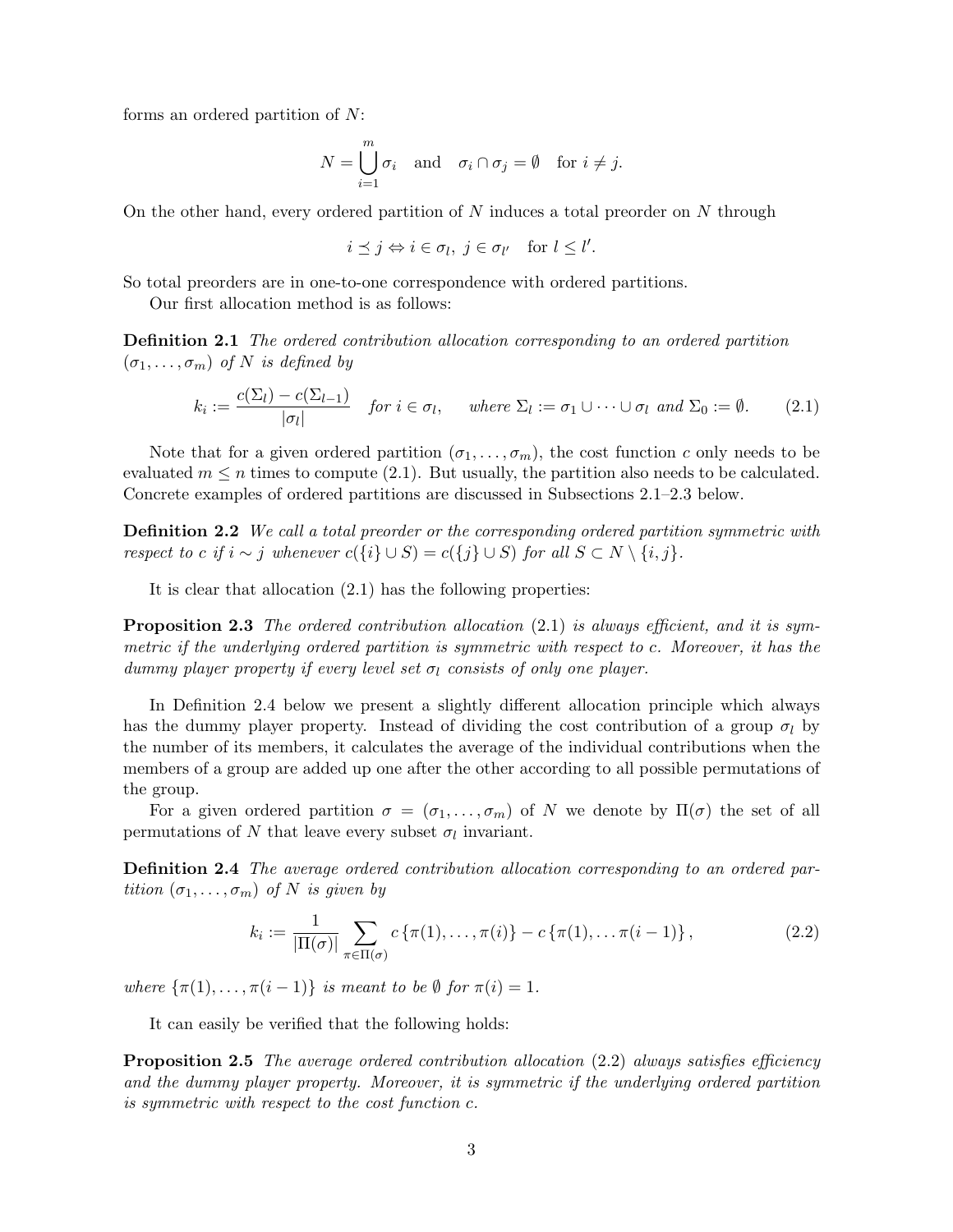In the special case where every level set  $\sigma_l$  contains only one player, (2.2) reduces to (2.1). But in the other extreme case  $\sigma_1 = N$ , (2.2) becomes the Shapley value (see Shapley, 1953) and requires the evaluation of  $c(S)$  for every possible subset S of N (see Section 5 below). For a general ordered partition, allocation (2.2) is a special instance of the Owen value (see Owen (1977) or Hart and Kurz (1983)).

In the following three subsections we focus on three special examples of ordered partitions.

#### 2.1 Minimal increments ordering

The most natural ordered partition in conjunction with the allocation principles (2.1) and (2.2) is given by

$$
\sigma_l := \arg \min_{i \in \Sigma_{l-1}^c} c(\{i\} \cup \Sigma_{l-1}), \quad \text{where } \Sigma_0 := \emptyset.
$$
\n(2.3)

Since it is symmetric with respect to c, the corresponding allocations  $(2.1)$  and  $(2.2)$  are both symmetric. Note that to calculate (2.3), c needs to be evaluated at most  $n(n+1)/2$  times. Moreover, one has the following:

**Proposition 2.6** The ordered contribution allocation (2.1) corresponding to the ordered partition (2.3) has the dummy player property if each  $\sigma_l$  contains at most two players.

*Proof.* Assume there exists  $i \in N$  such that

$$
c({i} \cup S) = c(i) + c(S) \quad \text{for every subset } S \subset N \setminus \{i\}. \tag{2.4}
$$

If  $\sigma_l = \{i\}$  for some l, it is clear that  $k_i = c(i)$ . Otherwise, there exist j and l such that  $\sigma_l = \{i, j\}$ , and one has

$$
k_i = \frac{1}{2} (c(\{i, j\} \cup \Sigma_{l-1}) - c(\Sigma_{l-1}))
$$
  
= 
$$
\frac{1}{2} (c(i) + c(\{j\} \cup \Sigma_{l-1}) - c(\Sigma_{l-1}))
$$
  
= 
$$
\frac{1}{2} (2c(i) + c(\Sigma_{l-1}) - c(\Sigma_{l-1})) = c(i).
$$

The second equality follows from  $(2.4)$  and the third from the fact that i and j belong to the same level set  $\sigma_l$ . . В последните последните последните последните последните последните последните последните последните последн<br>В 1990 година от 1990 година от 1990 година от 1990 година от 1990 година от 1990 година от 1990 година от 199

#### 2.2 Last contribution ordering

Another possible ordering is based on the contribution of each player to the total cost when viewed as the last contributor:

$$
\sigma_l := \arg \min_{i \in \Sigma_{l-1}^c} (c(N) - c(N \setminus \{i\})) = \arg \max_{i \in \Sigma_{l-1}^c} c(N \setminus \{i\}), \quad \text{where } \Sigma_0 := \emptyset. \tag{2.5}
$$

Since this ordering is symmetric with respect to c, the corresponding allocations  $(2.1)$  and  $(2.2)$ become symmetric. The last contribution ordering (2.5) is related to the with-and-without allocation proposed in Merton and Perold (1993) or Matten (1996), where the allocation is specified directly by formula (2.5). However, here only the ordered partition is determined by  $(2.5)$ . To determine this ordered partition, the cost function c has to be evaluated n times.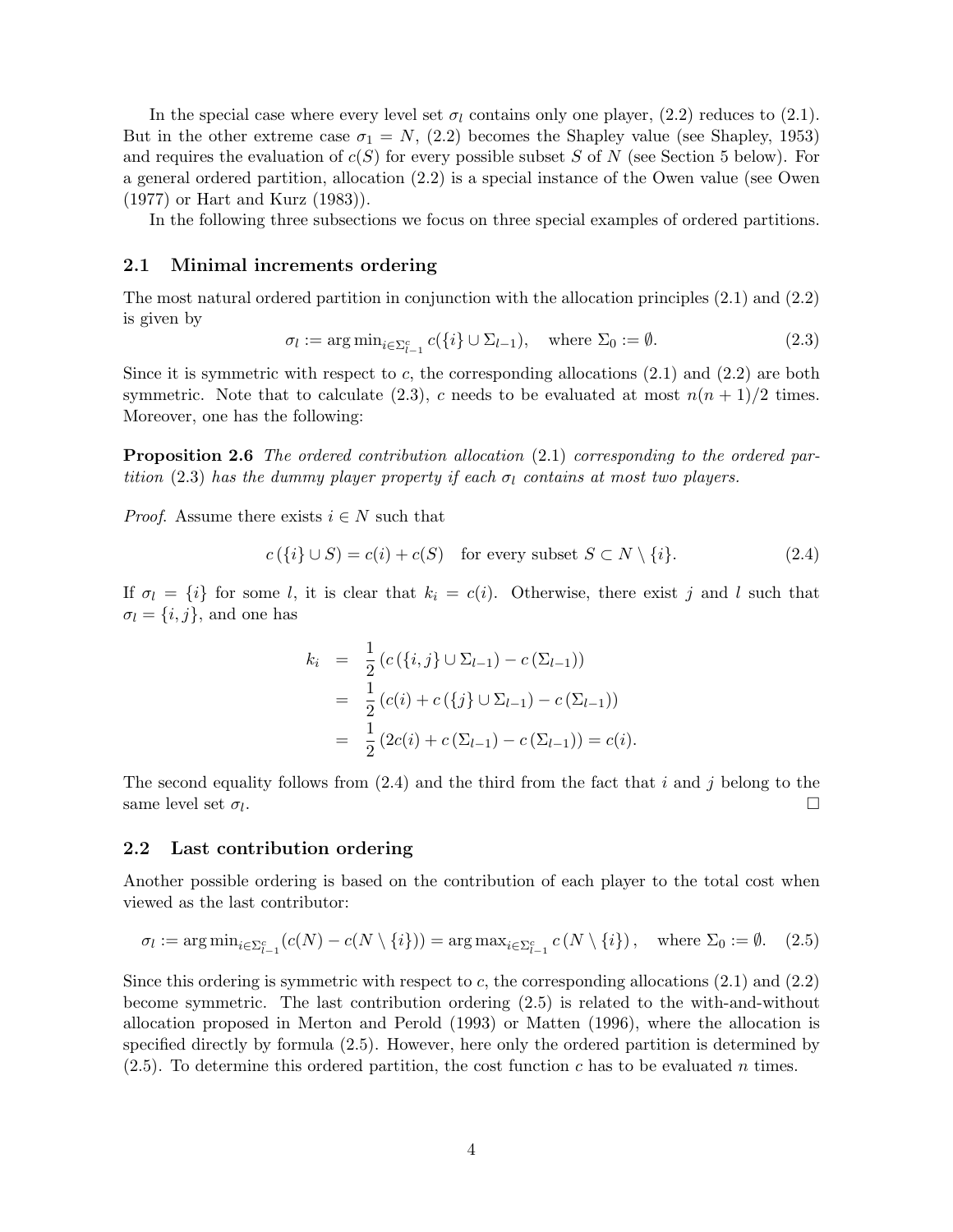#### 2.3 Individual cost ordering

A third way of ordering the players is according to their individual costs:

$$
\sigma_l := \arg \min_{i \in \Sigma_{l-1}^c} c(i), \quad \text{where } \Sigma_0 := 0. \tag{2.6}
$$

Again it is symmetric with respect to c, and the corresponding allocations  $(2.1)$  and  $(2.2)$ become symmetric. Note that while the ordering is just based on the individual costs, the allocations (2.1) and (2.2) still depend on each player's contribution to the total cost. As before, c needs to be evaluated n times for the computation of  $(2.6)$ .

### 3 Allocating the risk of an aggregate financial position

Let  $(\Omega, \mathcal{F}, \mathbb{P})$  be a probability space and denote by  $L^0$  the space of all random variables, where two of them are identified if they agree P-almost surely. Let X be a subspace of  $L^0$  containing the constants and consider n financial positions with random payoffs  $X_1, \ldots, X_n \in \mathcal{X}$ . We think of them as future profits of  $n$  units of a firm which is concerned with the total risk  $\rho(X_1 + \cdots + X_n)$  for some risk measure  $\rho : \mathcal{X} \to \mathbb{R}$ . Let us assume that, as a basis for performance measurement or internal risk management, the firm wants to allocate the total risk to the units. We define the cost function  $c: 2^N \to \mathbb{R}$  associated with this problem by

$$
c(\emptyset) := 0 \quad \text{and} \quad c(S) := \rho\left(\sum_{i \in S} X_i\right) \quad \text{for non-empty subsets } S \text{ of } N.
$$

We do not require  $\rho$  to have any particular properties. But recently risk measures with some or all of the features below have become popular.  $\rho$  is said to be coherent if it has all four of them and convex if it has the first three.

Monotonicity  $\rho(X) \ge \rho(Y)$  for  $X \le Y$ **Translation property**  $\rho(X + m) = \rho(X) - m$  for all  $X \in \mathcal{X}$  and  $m \in \mathbb{R}$ . Convexity  $\rho(\lambda X + (1 - \lambda)Y) \leq \lambda \rho(X) + (1 - \lambda) \rho(Y)$  for all  $X, Y \in \mathcal{X}$  and  $\lambda \in (0, 1)$ **Positive homogeneity**  $\rho(\lambda X) = \lambda \rho(X)$  for all  $X \in \mathcal{X}$  and  $\lambda \in \mathbb{R}_+$ .

The translation property above is stated for the case where  $X$  is understood as a discounted future profit. In undiscounted terms it reads as  $\rho(X + mr) = \rho(X) - m$ , where r is the total rate of return on a riskless investment; see Artzner el al. (1999), Denault (2001) or Föllmer and Schied (2004). We point out that under positive homogeneity, convexity is equivalent to the following property:

**Subadditivity**  $\rho(X + Y) \leq \rho(X) + \rho(Y)$  for all  $X, Y \in \mathcal{X}$ .

Also, note that if  $\rho$  has the convexity property, then the directional derivative

$$
\rho'(X;Z) := \lim_{\varepsilon \downarrow 0} \frac{\rho(X + \varepsilon Z) - \rho(X)}{\varepsilon}
$$

exists for all  $X, Z \in \mathcal{X}$ . But if  $\rho$  is not Gâteaux-differentiable, it can happen that

$$
\rho'(X; Z) \neq -\rho'(X; -Z) \quad \text{for certain } X, Z \in \mathcal{X},
$$

that is, the mapping  $\varepsilon \mapsto \rho(X + \varepsilon Z)$  is not differentiable at  $\varepsilon = 0$ . In fact, it is typical for a coherent risk measure  $\rho$  that  $\rho(Z) + \rho(-Z) > 0$  for some  $Z \in \mathcal{X}$ . Due to positive homogeneity, this implies  $\rho'(0; Z) > -\rho'(0; -Z)$ , and consequently,  $\rho$  cannot be Gâteaux-differentiable at 0.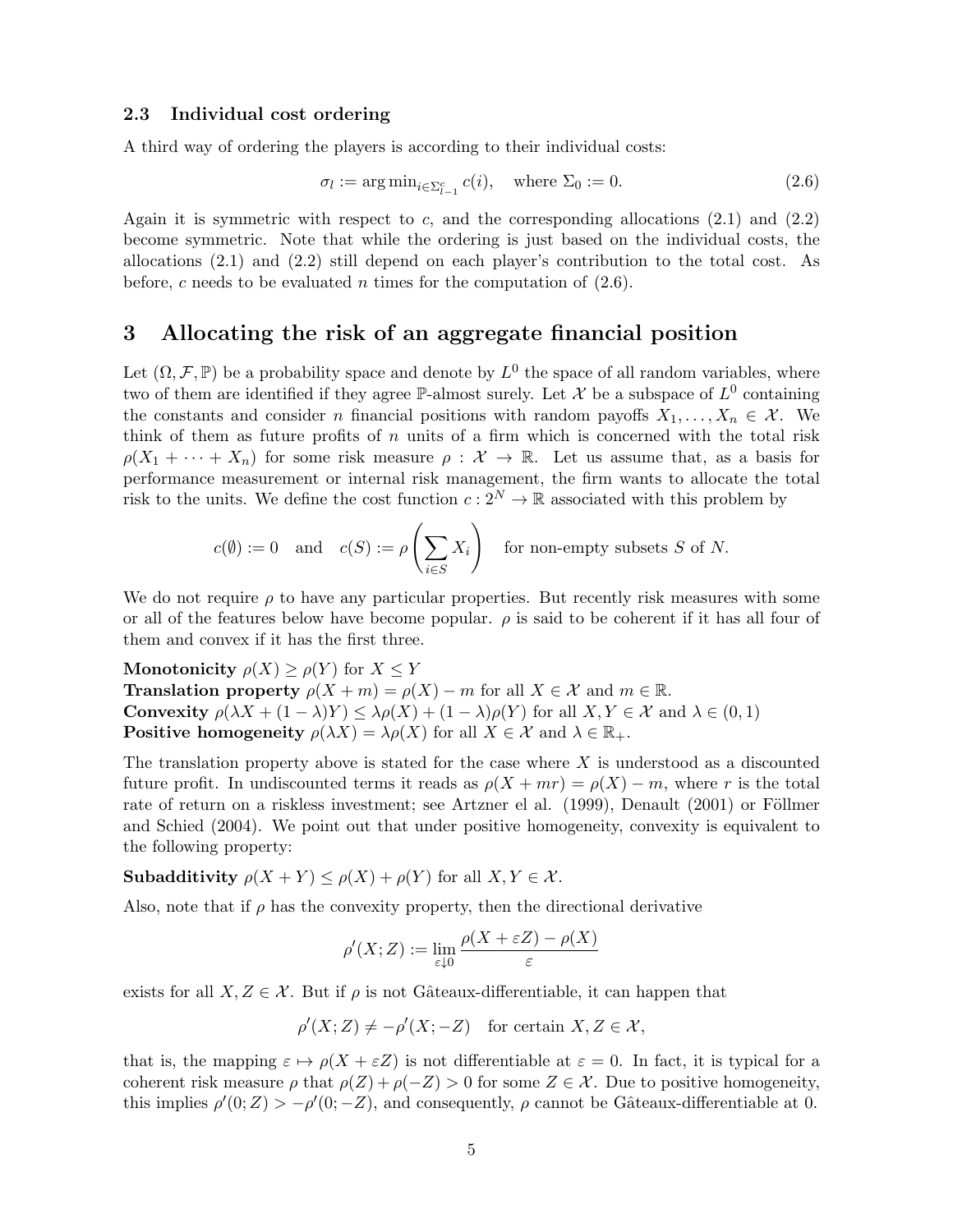#### Examples 3.1

1. The Value-at-Risk at level  $\alpha \in (0,1)$ , given by  $\text{VaR}_{\alpha}(X) = \inf \{m \in \mathbb{R} : \mathbb{P}[X + m < 0] \leq \alpha\},\$ is real-valued on  $L^0$ . It is one of the most widely used risk measures in practice. It has the monotonicity, translation and positive homogeneity properties above, but it fails to be convex and it does not have directional derivatives  $\rho'(X;Z)$  for all  $X, Z \in L^0$ .

**2.** Average-Value-at-Risk at level  $\alpha \in (0,1)$  given by  $AVaR_{\alpha}(X) = \alpha^{-1} \int_0^{\alpha} VaR_y(X)dy$  is a coherent risk measure on  $L^1$ .

**3.** The entropic risk measure  $\text{Ent}_{\gamma}(X) = \gamma^{-1} \log \mathbb{E} [\exp(-\gamma X)]$  with parameter  $\gamma > 0$  is equal to the negative of the certainty equivalent of expected exponential utility. It is a convex risk measure on the space of random variables with all exponential moments which is not positively homogeneous.

4. The transformed norm risk measure

$$
T_{\alpha,\beta}^p(X) = \min_{s \in \mathbb{R}} \left( \frac{1}{\alpha} ||(s - X)^+||_p^{\beta} - s \right)
$$

with parameters  $\alpha \in (0,1)$  and  $\beta, p \ge 1$  is a convex risk measure on  $L^p$ , which is coherent if and only if  $\beta = 1$  and coincides with  $AVaR_\alpha$  if  $\beta = p = 1$ ; see Cheridito and Li (2009).

5. Let  $\varphi : [0,1] \to [0,1]$  be an increasing function satisfying  $\varphi(0) = 0$  and  $\varphi(1) = 1$ . The Choquet integral of X with respect to the distorted probability  $\varphi \circ \mathbb{P}$  is defined by

$$
\mathbb{E}_{\varphi}[X] = \int_{-\infty}^{0} (\varphi \circ \mathbb{P}[X > t] - 1)dt + \int_{0}^{\infty} \varphi \circ \mathbb{P}[X > t]dt.
$$

If  $\varphi$  is concave, then  $\mathbb{E}_{\varphi}[-X]$  defines a coherent risk measure on  $L^{\infty}$ ; see Delbaen (2002).

6. Let  $\gamma > 0$  and  $\varphi : [0, 1] \to [0, 1]$  be an increasing concave function such that  $\varphi(0) = 0$  and  $\varphi(1) = 1$ . The distorted entropic risk measure

$$
\mathrm{Ent}_{\gamma,\,\varphi}(X)=\frac{1}{\gamma}\log\mathbb{E}_{\varphi}[\exp(-\gamma X)]
$$

is a convex risk measure on  $L^{\infty}$ , which has been studied in Tsanakas (2009).

The advantage of the ordered contribution allocation (2.1) and the average ordered contribution allocation (2.2) in a risk allocation context is their simplicity as well as the fact that they do not require the risk measure  $\rho$  to have any particular properties. For instance, they work in conjunction with Value-at-Risk. Both allocations, (2.1) and (2.2), are efficient and symmetric if, for instance, they are based on the minimal increments ordering (2.3). Moreover, they give the units incentives to take positions so that the risk of the aggregate exposure  $X_1 + \cdots + X_n$ stays low. Provided that  $\rho\left(\sum_{i\in S} X_i\right)$  can efficiently be calculated for all subsets S of N, (2.1) is easy to implement for large n. If in addition, the risk measure  $\rho$  has the translation property and satisfies  $\rho(0) = 0$ , then (2.1) fulfils the following weaker version of the dummy player property, which was introduced by Denault (2001):

**Riskless allocation**  $k_i = \rho(X_i)$  for all i such that  $X_i$  is a constant.

The average ordered contribution allocation (2.2) on the other hand, always has the dummy player property. But depending on the underlying order, its computational cost can grow exponentially in  $n$  (a more detailed discussion of the computational complexity of the allocation methods (2.1) and (2.2) is given in Section 5 below).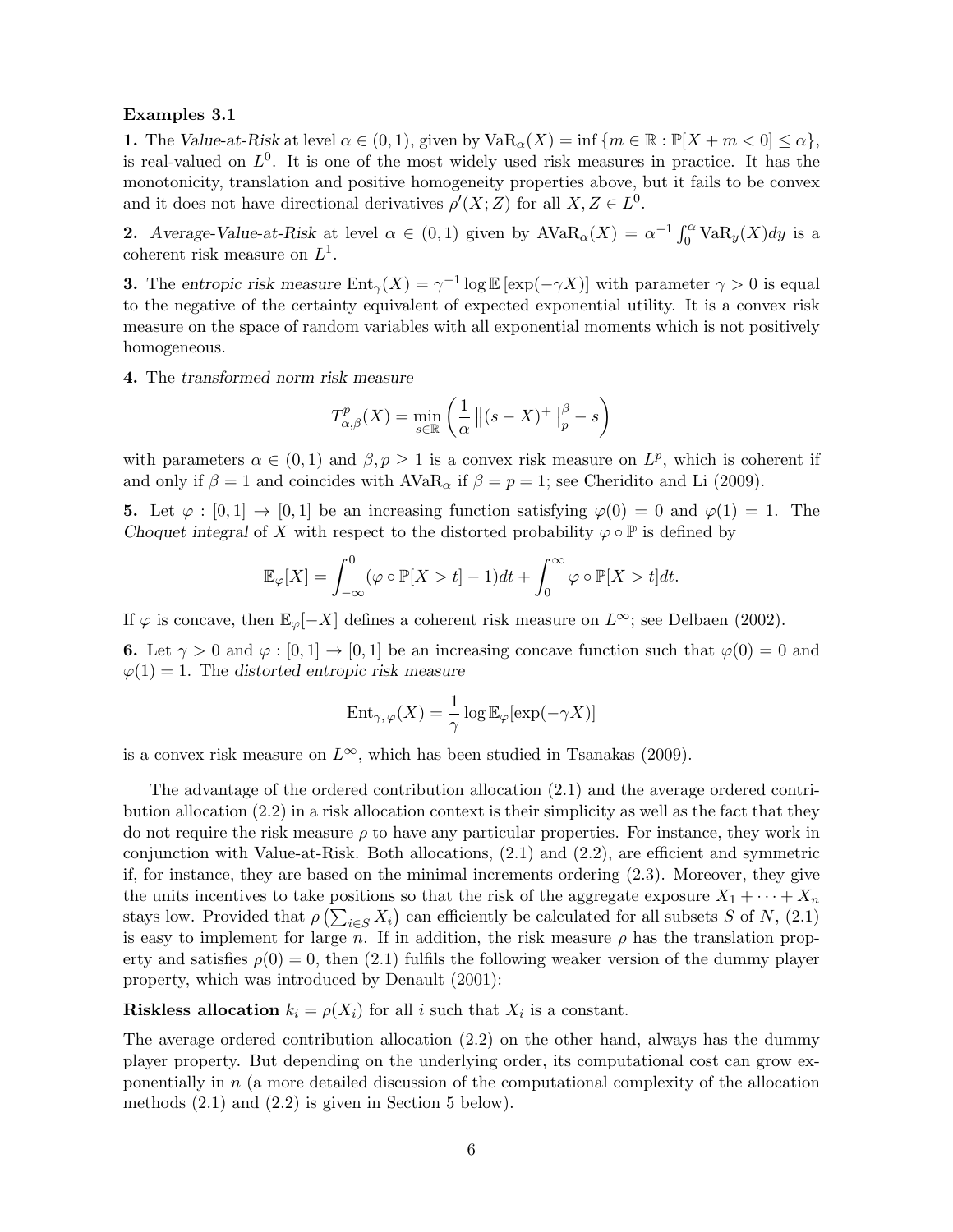Other simple risk allocation rules that can be used with an arbitrary risk measure  $\rho$  are the proportional allocation

$$
k_i = \frac{\rho(X_i)}{\sum_{j=1}^n \rho(X_j)} \rho(X)
$$
\n(3.1)

proposed by Urban et al. (2003) and the with-and-without allocation

$$
k_i = \rho(X) - \rho(X - X_i),\tag{3.2}
$$

see Merton and Perold (1993) or Matten (1996). The proportional allocation is efficient, but it needs  $\sum_{j=1}^{n} \rho(X_j)$  to be different from zero. In general, the with-and-without allocation does not have the efficiency property. But if  $\sum_{j=1}^{n} \rho(X) - \rho(X - X_j)$  is non-zero, one can normalize it to get the efficient allocation

$$
k_i = \frac{\rho(X) - \rho(X - X_i)}{\sum_{j=1}^n \rho(X) - \rho(X - X_j)} \rho(X).
$$
\n(3.3)

The marginal version of (3.2) is

$$
k_i = \lim_{\varepsilon \downarrow 0} \frac{\rho(X) - \rho(X - \varepsilon X_i)}{\varepsilon} = -\rho'(X; -X_i). \tag{3.4}
$$

If

$$
\rho'(X; X_i) = -\rho'(X; -X_i) \quad \text{for all } i,
$$

it coincides with

$$
k_i = \lim_{\varepsilon \downarrow 0} \frac{\rho(X + \varepsilon X_i) - \rho(X)}{\varepsilon} = \rho'(X; X_i)
$$
\n(3.5)

and is sometimes called Euler allocation or gradient allocation, see, for instance, Patrik et al. (1999) or Tasche (1999). (3.4) and (3.5) require  $\rho$  to have directional derivatives, and like  $(3.2)$ , in general they do not satisfy efficiency. However, if  $\rho$  is positively homogeneous and Gâteaux-differentiable at  $X$ , then the Euler allocation is efficient; see Tasche (1999), Denault (2001), Fischer (2003) or McNeil et al. (2005). Value-at-Risk is positively homogenous but not Gâteaux-differentiable. So the Euler allocation can only be used with Value-at-risk if one makes regularity assumptions on the joint distribution of  $(X_1, \ldots, X_n)$ ; see, for instance, Garman (1997), Gourieroux and Scaillet (2000), Tasche (2000) or McNeil et al. (2005). The use of the Euler allocation with Average-Value-at-Risk is discussed in Kalkbrener et al. (2004) and with the more general class of spectral risk measures in Overbeck and Sokolova (2009). It follows from the results in Kalkbrener (2005) that if  $\rho$  is positively homogeneous, subadditive and  $\rho'(X;Z) = -\rho'(X;-Z)$  for all  $Z \in \mathcal{X}$ , then the Euler allocation is efficient and in addition satisfies

# **No undercut**  $\sum_{i \in S} k_i \leq \rho \left( \sum_{i \in S} X_i \right)$  for every subset S of N.

Efficient allocations with the no undercut property have also been studied in situations where  $\rho$  is not differentiable; see for instance, Delbaen (2000), Denault (2001), Kalkbrener (2005), Cherny and Orlov (2007) and Furman and Zitikis (2008). However, the no undercut property is related to subadditivity of  $\rho$ , and it cannot be hoped that an efficient allocation with the no undercut property exists if  $\rho$  is not subadditive; see Buch and Dorfleitner (2008). For Gâteaux-differentiable risk measures satisfying  $\rho(0) = 0$ , Tsanakas (2009) proposes to use the Aumann–Shapley value (see Aumann and Shapley (1974))

$$
k_i = \int_0^1 \rho'(\lambda X; X_i) d\lambda \tag{3.6}
$$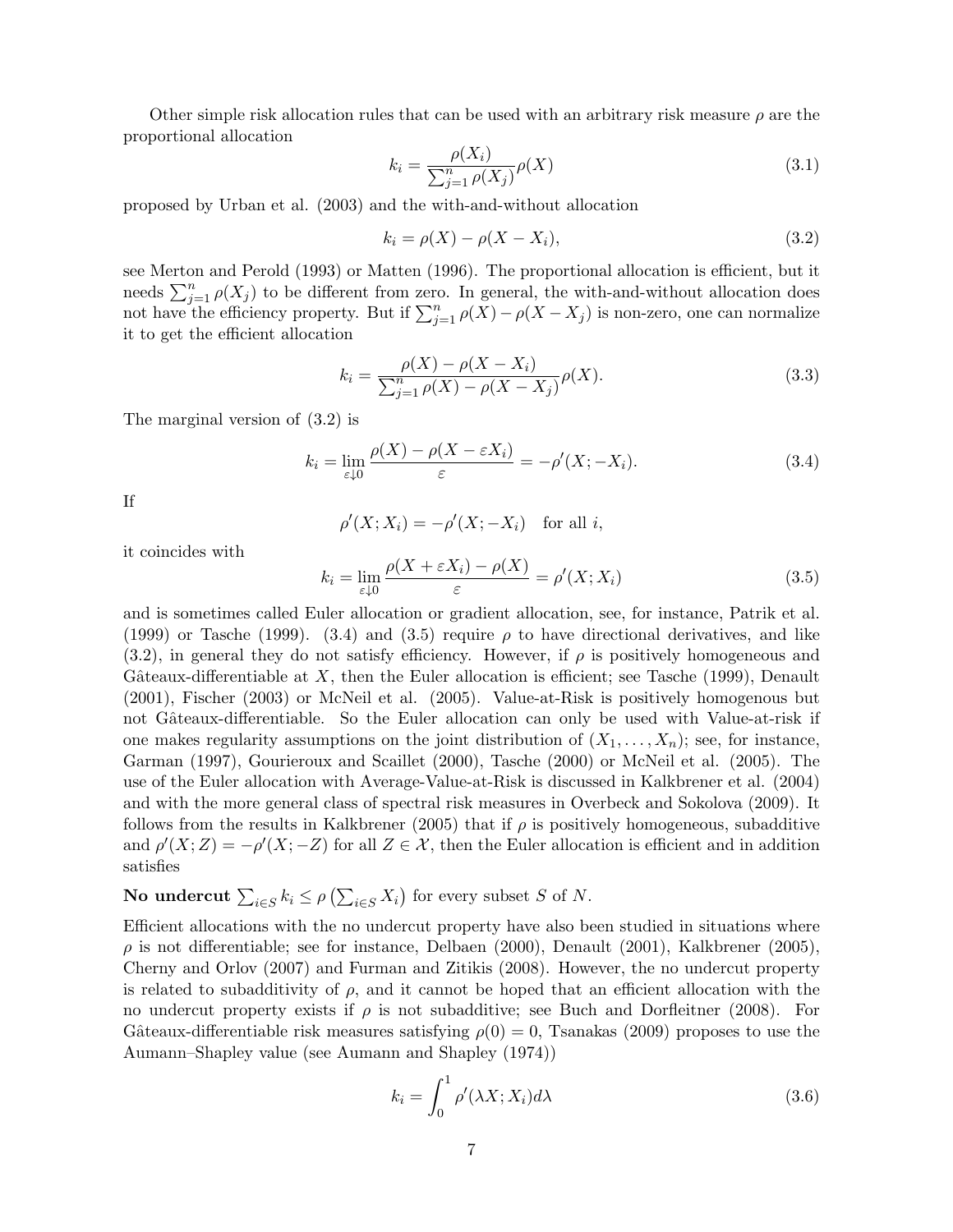as an allocation rule. It is shown in Cheridito and Li (2008) that  $T^p_{\alpha,\beta}$  is Gâteaux-differentiable if  $\beta, p > 1$  and in Tsanakas (2009) that Ent<sub>γ, $\varphi$ </sub> is Gâteaux-differentiable if  $\varphi$  is differentiable and the quantile function  $F_X^{-1}$  of the aggregate position X is strictly increasing.

## 4 Tax schemes for pollution emission

We here understand the players as companies that emit a pollutant such as  $CO<sub>2</sub>$  and denote by  $x_i \in \mathbb{R}$  the amount of pollutant emitted by company i. Traditional tax schemes charge each company a tax of the form  $f(x_i)$  for some function  $f : \mathbb{R}_+ \to \mathbb{R}_+$ . In the simplest case, the function is linear:  $f(x_i) = ax_i$  for some fixed constant  $a > 0$ . However, a country or an economic union like the EU might want to increase the marginal rate depending on the aggregate emission or even set a limit on the total amount that can be emitted. One way of achieving this is a cap and trade scheme; see e.g., Wicke (2005) for an overview. Alternatively, one can introduce taxes that depend on the whole vector  $(x_1, \ldots, x_n)$ ; for a general comparison of  $CO<sub>2</sub>$  emissions trading schemes and taxes we refer to Parry and Pizer (2007).

For instance, let  $\varphi : \mathbb{R}_+ \to \mathbb{R}_+$  be a non-decreasing function and define the cost function  $c: 2^N \to \mathbb{R}$  by

$$
c(\emptyset) := 0 \quad \text{and} \quad c(S) := \varphi\left(\sum_{i \in S} x_i\right) \text{ for non-empty subsets } S \text{ of } N. \tag{4.1}
$$

In the linear case  $\varphi(x) = ax$ , both allocation methods, (2.1) and (2.2), just give linear taxes  $k_i = ax_i$  irrespective of the ordered partition being used. More interesting are the choices

\n- \n
$$
\varphi(x) = \exp(ax) - 1, \quad \text{where } a > 0
$$
\n
\n- \n
$$
\varphi(x) = \n \begin{cases}\n ax & \text{for } 0 \leq x \leq c \\
b(x - c) + ac & \text{for } x \geq c\n \end{cases}, \quad \text{where } 0 < a < b \text{ and } c > 0
$$
\n
\n- \n
$$
\varphi(x) = \n \begin{cases}\n a/(b-x) - a/b & \text{for } 0 \leq x \leq b \\
\infty & \text{for } x \geq b\n \end{cases}, \quad \text{where } a, b > 0.
$$
\n
\n

The first two specifications of  $\varphi$  increase the rate for those companies that belong to a high level set  $\sigma_l$ . For example, for the minimal increments ordering (2.3), the rate is highest for those with the highest emissions  $x_i$  and hence, gives them stronger incentives to reduce emissions.

In the third specification,  $\varphi$  can take the value  $\infty$ , and our allocation schemes yield realvalued allocations only if  $\sum_{i=1}^{n} x_i < b$ . Formally, this is slightly outside of our framework. But it enforces the total emission  $\sum_{i=1}^{n} x_i$  to stay below the level b. If, for instance, the companies are ranked according to the minimal increments ordering (2.3) and in the middle of the tax period, the total emission is on track to exceed the threshold b, those companies with the highest emissions will do everything to reduce their emissions to a level such that  $\sum_{i=1}^{n} x_i < b$ holds at the reference date.

For general convex functions  $\varphi$ , one has the following result:

**Proposition 4.1** If the cost function is given by  $(4.1)$  for a strictly increasing convex function  $\varphi : \mathbb{R}_+ \to \mathbb{R}_+$  satisfying  $\varphi(0) = 0$ , then the ordered contribution allocation (2.1) corresponding to any of the orders  $(2.3)$ ,  $(2.5)$  or  $(2.6)$  satisfies the dummy player property.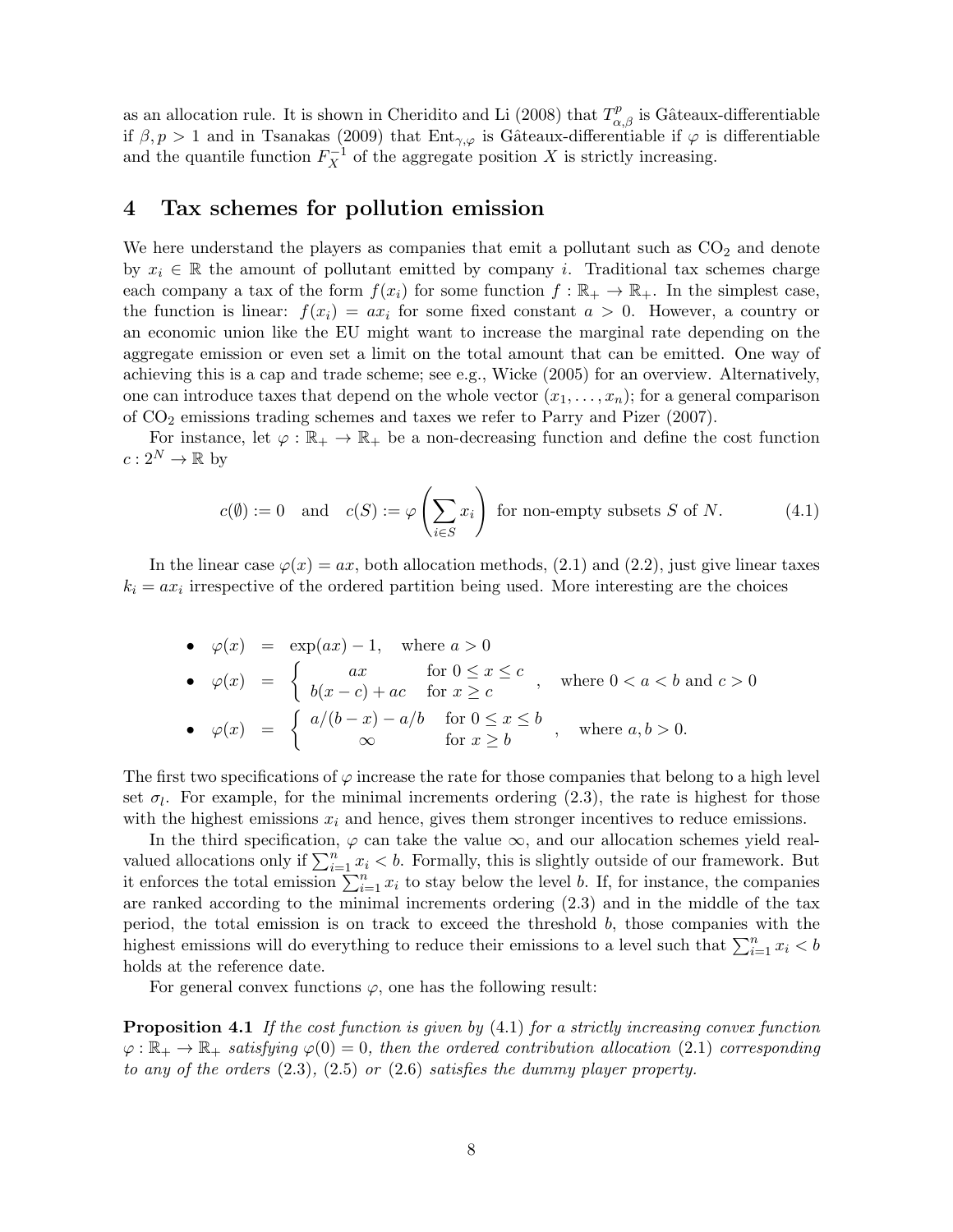*Proof.* Let *i* be a player such that  $c({i} \cup S) - c(S) = c(i)$  for every subset S of  $N \setminus \{i\}$ . Then  $\varphi(x_i) = \varphi(\sum_{j=1}^n x_j) - \varphi(\sum_{j \neq i} x_j)$ . It follows that  $x_i = 0$ ,  $\sum_{j \neq i} x_j = 0$  or  $\varphi$  is linear on the interval  $[0, \sum_{j=1}^{N} x_j]$ . In all three cases one has  $k_i = \varphi(x_i) = c(i)$ .

## 5 Computational complexity

The ordered contribution allocation (2.1) can be computed efficiently if it is easy to calculate  $c(S)$  for every subset S of N. As pointed out in Section 2, for a given ordered partition  $(\sigma_1, \ldots, \sigma_m)$ , it requires the evaluation of the cost function only  $m \leq n$  times. To obtain, for instance, the minimal increments ordering (2.3), the cost function has to be calculated at most  $n(n+1)/2$  times.

The situation is different for the average ordered contribution allocation (2.2). As mentioned above, in the extreme case  $\sigma_1 = N$ , the average ordered contribution allocation (2.2) is the Shapley value

$$
k_i = \frac{1}{n!} \sum_{\pi \in \Pi} c \{ \pi(1), \ldots, \pi(i) \} - c \{ \pi(1), \ldots, \pi(i-1) \},
$$

where  $\Pi$  is the set of all permutations of N and  $\{\pi(1), \ldots, \pi(i-1)\}\$  is understood as  $\emptyset$  for  $\pi(i) = 1$ . This can also be written as

$$
k_i = \sum_{S \subset N \setminus \{i\}} \frac{|S|!(n-1-|S|)!}{n!} (c(S \cup \{i\}) - c(S))
$$

and requires the evaluation of  $c(S)$  for each of the  $2^n$  subsets S of N; see Shapley (1953). So it has complexity  $\mathcal{O}(2^n)$  and is an NP-complete problem; see for instance, Deng and Papadimitriou (1994) or Faigle and Kern (1992) for more details. Several exact and approximate methods for computing the Shapley value have been studied. But most of them either presume precedence constraints on the set of players  $N$  (e.g. Faigle and Kern, 1992) or require that the cost function c has additional structure (e.g. Conitzer and Sandholm, 2004). Many of them only consider simple coalitional games such as weighted voting games; see Fatima et al. (2008) for an overview. For the risk allocation problem of Section 3 or the tax schemes proposed in Section 4 these methods are not general enough. Castro et al. (2009) have proposed a polynomial time approximation method for the Shapley value based on sampling. A similar method could be used to approximate the average ordered contribution allocation (2.2). However, since it uses sampling, it can only provide approximations that are close to the true allocation with high probability.

## References

- [1] P. Artzner, F. Delbaen, J.M. Eber and D. Heath (1999). Coherent measures of risk. Math. Finance 9(3), 203–228.
- [2] R.J. Aumann and L.S. Shapley (1974). Values of Non-Atomic Games, Princeton University Press, Princeton, N.J.
- [3] A. Buch and G. Dorfleitner (2008). Coherent risk measures, coherent capital allocations and the gradient allocation principle. Insurance: Mathematics and Economics 42(1), 235– 242.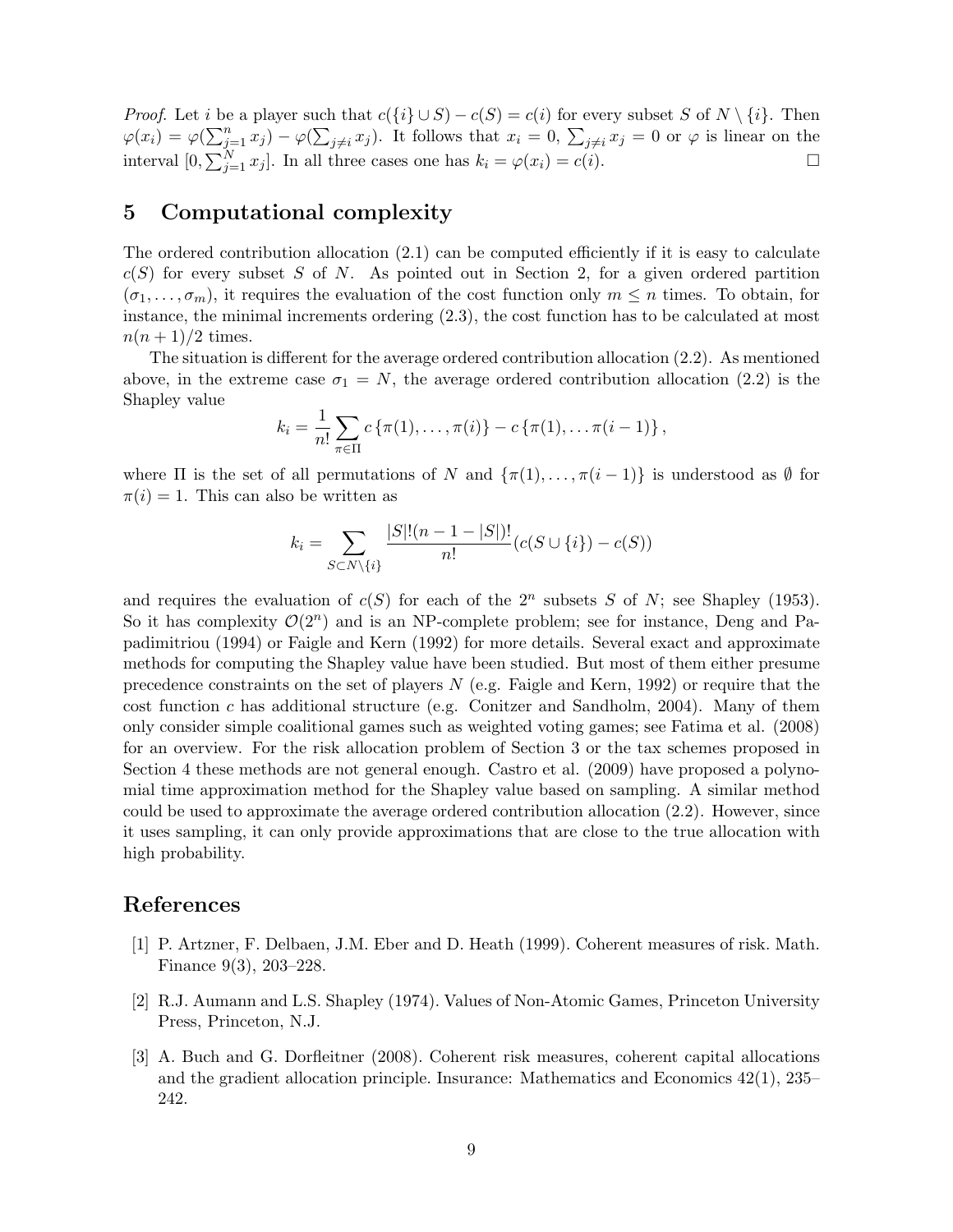- [4] J. Castro, D. Gomez and J. Tejada (2009). Polynomial calculation of the Shapley value based on sampling. Computers & Operations Research 36, 1726–1730
- [5] P. Cheridito and T. Li (2008). Dual characterization of properties of risk measures on Orlicz hearts. Mathematics and Financial Economics 2(1), 29–55.
- [6] P. Cheridito and T. Li (2009). Risk measures on Orlicz hearts. Mathematical Finance 19(2), 189–214.
- [7] A. Cherny and D. Orlov (2007). On two approaches to coherent risk contribution. Preprint, Moscow State University.
- [8] V. Conitzer and T. Sandholm (2004). Computing Shapley values, manipulating value division schemes, and checking core membership in multi-issue domains. Proceedings of the National Conference on Artificial Intelligence, California, 219–225.
- [9] F. Delbaen (2000). Coherent Risk Measures, Lecture Notes Cattedra Galileiana, Scuola Normale di Pisa (2000).
- [10] F. Delbaen (2002). Coherent risk measures on general probability spaces. in: Advances in Finance and Stochastics, Essays in Honour of Dieter Sondermann, 1–37.
- [11] M. Denault (2001) Coherent allocation of risk capital. Journal of Risk 4(1), 1–34.
- [12] X. Deng and C. Papadimitriou (1994). On the complexity of cooperative solution concepts. Mathematics of Operations Research, 19(2), 257–266.
- [13] U. Faigle and W. Kern (1992). The Shapley value for cooperative games under precedence constraints. International Journal of Game Theory 21, 249–266.
- [14] S. Fatima, M. Wooldridge and N. Jennings (2008). A linear approximation method for the Shapley value. Artificial Intelligence 172, 1673–1699.
- [15] T. Fischer (2003). Risk capital allocation by coherent risk measures based on one-sided moments. Insurance: Mathematics and Economics 32(1), 135–146.
- [16] H. Föllmer and A. Schied (2004). Stochastic Finance: An Introduction in Discrete Time. Second Edition. Walter de Gruyter Inc.
- [17] E. Furman and R. Zitikis (2008). Weighted risk capital allocations. Insurance: Mathematics and Economics 43(2), 263–269.
- [18] M.B. Garman (1997). Taking VaR to pieces, RISK 10(10), 70-71.
- [19] C. Gourieroux and O. Scaillet (2000). Sensitivity analysis of Values at Risk. Journal of Empirical Finance 7, 225-245.
- [20] S. Hart and M. Kurz (1983). Endogenous formation of coalitions. Econometrica 51(4), 1047–1064.
- [21] M. Kalkbrener, H. Lotter and L. Overbeck (2004). Sensible and efficient allocation for credit portfolios. RISK 17, 19–24.